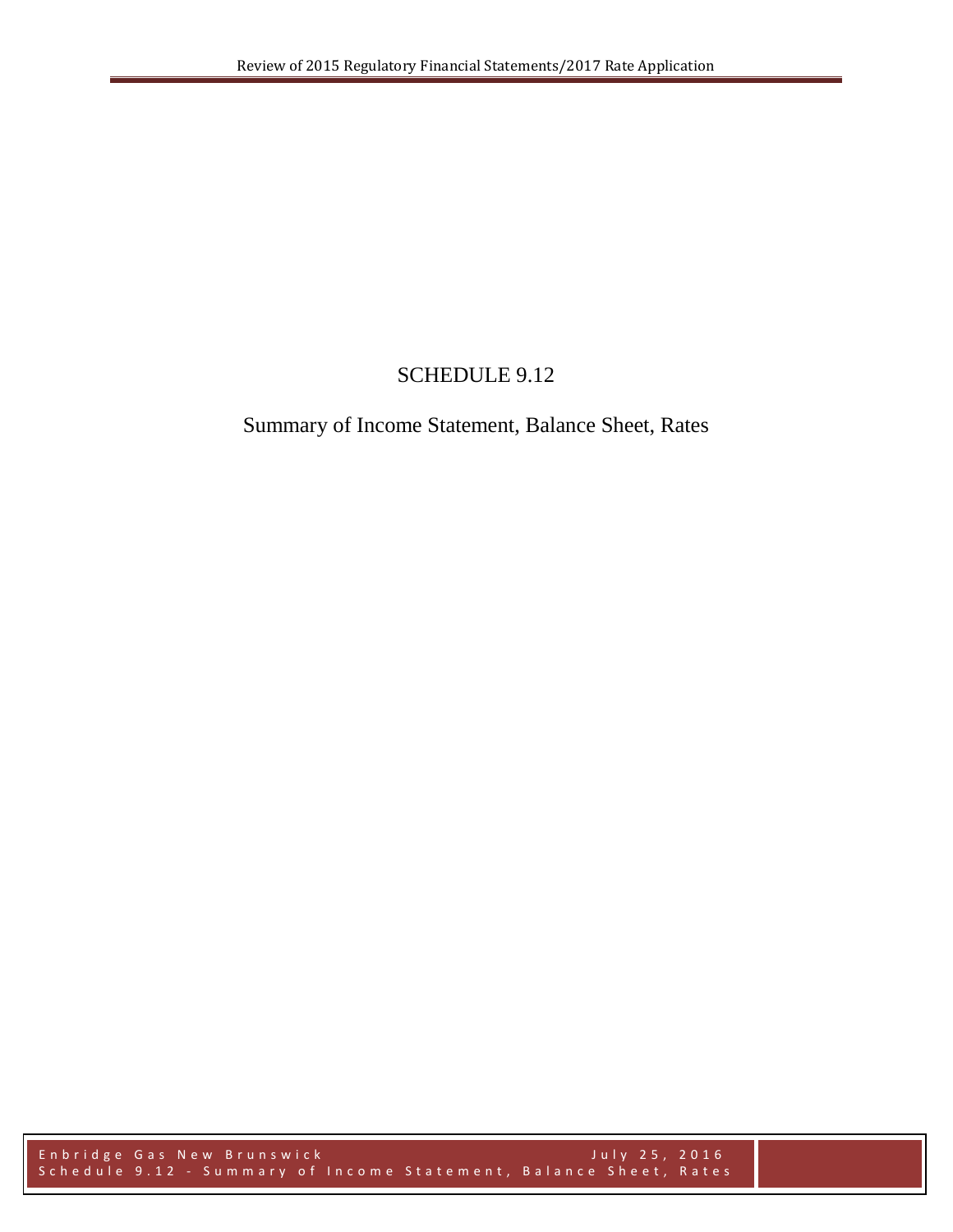| As at December 31                                                                     |     |                     |               |                |         |
|---------------------------------------------------------------------------------------|-----|---------------------|---------------|----------------|---------|
| (in thousands of dollars)                                                             |     |                     |               |                |         |
|                                                                                       |     | <b>Budget</b>       | Forecast      |                | Actual  |
| <b>Assets</b>                                                                         |     | 2017                | 2016          |                | 2015    |
| <b>Regulated Assets</b>                                                               |     |                     |               |                |         |
|                                                                                       |     |                     |               |                |         |
| <b>Property, Plant and Equipment</b><br><b>Gas Distributor Plant in Service - Net</b> | \$  |                     | \$            | $\mathfrak{F}$ |         |
|                                                                                       |     | 177,024             | 173,275       |                | 173,573 |
| <b>Construction Work In Progress - Gas Distributor Plant</b>                          |     | 1,037               | 1,037         |                | 836     |
|                                                                                       |     |                     |               |                |         |
| <b>Total Property, Plant &amp; Equipment</b>                                          |     | 178,061             | 174,312       |                | 174,409 |
|                                                                                       |     |                     |               |                |         |
| <b>Deferred Charges</b>                                                               |     |                     |               |                |         |
|                                                                                       |     |                     |               |                |         |
| <b>Deferred Development Costs - Net</b>                                               |     | 1,439               | 1,018         |                | 275     |
| <b>Development O&amp;M Capitalized Costs - Net</b>                                    |     | 86,034              | 88,826        |                | 91,618  |
| <b>Total Deferred Charges</b>                                                         |     | 87,473              | 89,844        |                | 91,893  |
| <b>Short Term Investments</b>                                                         |     | 2,969               | 2,970         |                | 2,966   |
|                                                                                       |     |                     |               |                |         |
| <b>Total Regulated Rate Base Assets</b>                                               |     | 268,503             | 267,126       |                | 269,268 |
|                                                                                       |     |                     |               |                |         |
| <b>Other Regulated Assets</b>                                                         |     | 17,425              | 18,027        |                | 23,965  |
|                                                                                       |     |                     |               |                |         |
| <b>Total Regulated Assets</b>                                                         |     | 285,928             | 285,153       |                | 293,233 |
|                                                                                       |     |                     |               |                |         |
| <b>Regulatory Deferral</b>                                                            |     | 178,093             | 178,093       |                | 178,093 |
|                                                                                       |     |                     |               |                |         |
| <b>Total Assets</b>                                                                   | \$  | 464,021             | \$<br>463,246 | \$             | 471,326 |
|                                                                                       |     |                     |               |                |         |
|                                                                                       |     |                     |               |                |         |
| <b>Liabilities and Partner's Equity</b>                                               |     |                     |               |                |         |
|                                                                                       |     |                     |               |                |         |
| <b>Partner's Equity (Ratebase)</b>                                                    |     | 131,762             | 129,032       |                | 133,704 |
|                                                                                       |     |                     |               |                |         |
| <b>Long-term Advances from Associates and Affiliates</b>                              |     | 149,500             | 149,500       |                | 149,500 |
|                                                                                       |     |                     |               |                |         |
| <b>Other Regulated Liabilities</b>                                                    |     | 4,666               | 6,621         |                | 10,029  |
|                                                                                       |     |                     |               |                |         |
|                                                                                       | -\$ | 285,928             | \$<br>285,153 | \$             | 293,233 |
|                                                                                       |     |                     |               |                |         |
|                                                                                       |     |                     |               |                |         |
| <b>Partner's Equity (Regulatory Deferral)</b>                                         |     | 178,093             | 178,093       |                | 178,093 |
| Total Liabilities and Fourity                                                         |     | $A$ $A$ $A$ $D$ $A$ | 162.216       |                | 171.396 |

| <br>. <del>.</del> . | $\cdots$ | . | <br>. |
|----------------------|----------|---|-------|
|                      |          |   |       |
|                      |          |   |       |

Total Liabilities and Equity

Additional Evidence 9.12 July 25 2016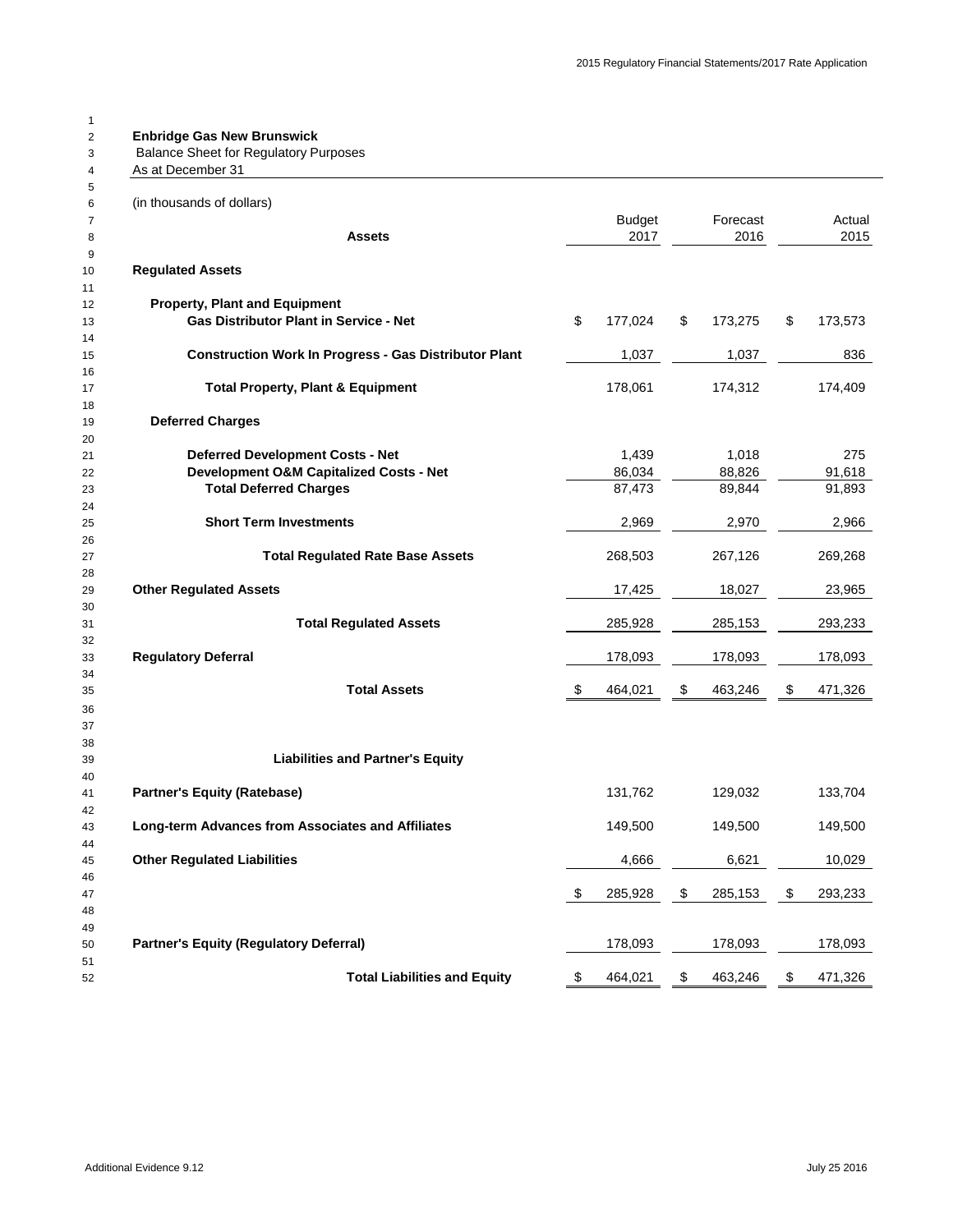| For the year ended December 31                                                 |               |              |              |
|--------------------------------------------------------------------------------|---------------|--------------|--------------|
| (in thousands of dollars)                                                      |               |              |              |
|                                                                                | <b>Budget</b> | Forecast     | Actual       |
|                                                                                | 2017          | 2016         | 2015         |
| <b>Revenue</b>                                                                 |               |              |              |
| <b>Operating Revenue</b>                                                       |               |              |              |
| Gas distribution                                                               | \$<br>44,043  | \$<br>42,638 | \$<br>46,999 |
| Miscellaneous                                                                  | 945           | 882          | 663          |
| <b>Allowance for Funds Used During Construction</b>                            | 17            | 18           | 5            |
|                                                                                | 45,005        | 43,538       | 47,667       |
| <b>Service and Inspection</b>                                                  |               |              |              |
| Revenue                                                                        | 637           | 651          | 797          |
| Cost of goods sold                                                             | (389)         | (379)        | (474)        |
|                                                                                | 248           | 272          | 323          |
| <b>Total Revenue</b>                                                           | 45,253        | 43,810       | 47,990       |
|                                                                                |               |              |              |
| <b>Expenses</b>                                                                |               |              |              |
| <b>Operating Expenses</b>                                                      |               |              |              |
| Operating and maintenances                                                     | 12,153        | 11,865       | 10,755       |
| Transportation (net)                                                           | 1,794         | 1,581        | 1,401        |
| Total Operating and maintenance expenses                                       | 13,947        | 13,446       | 12,156       |
|                                                                                |               |              |              |
| Incentives                                                                     |               |              |              |
| <b>Other Expenses</b>                                                          | 100           | 500          | 43           |
| Bad debt expense                                                               | 278           | 385          | 515          |
|                                                                                |               |              |              |
| Amortization of Property, Plant and Equipment                                  | 6,264         | 6,580        | 7,982        |
|                                                                                |               |              |              |
| <b>Municipal and Other Taxes</b>                                               | 1,241         | 1,241        | 1,233        |
|                                                                                |               |              |              |
| Interest on Amounts Due to Associates & Affiliates and Other Interest          | 7,292         | 7,515        | 7,874        |
|                                                                                |               |              |              |
| <b>Amortization of Deferred Development Costs</b>                              | 2,922         | 2,995        | 2,867        |
|                                                                                |               |              |              |
| <b>Total Expenses</b>                                                          | 32,044        | 32,662       | 32,670       |
|                                                                                |               |              |              |
| Income before Extraordinary Items, Regulatory Deferral and Return on Rate Base | 13,209        | 11,148       | 15,320       |
|                                                                                |               |              |              |
| <b>Regulatory Deferral</b>                                                     |               |              | (2,053)      |
|                                                                                |               |              |              |
| <b>Regulated Return on Equity</b>                                              | 13,209        | \$<br>11,148 | \$<br>13,267 |

Additional Evidence 9.12 July 25 2016